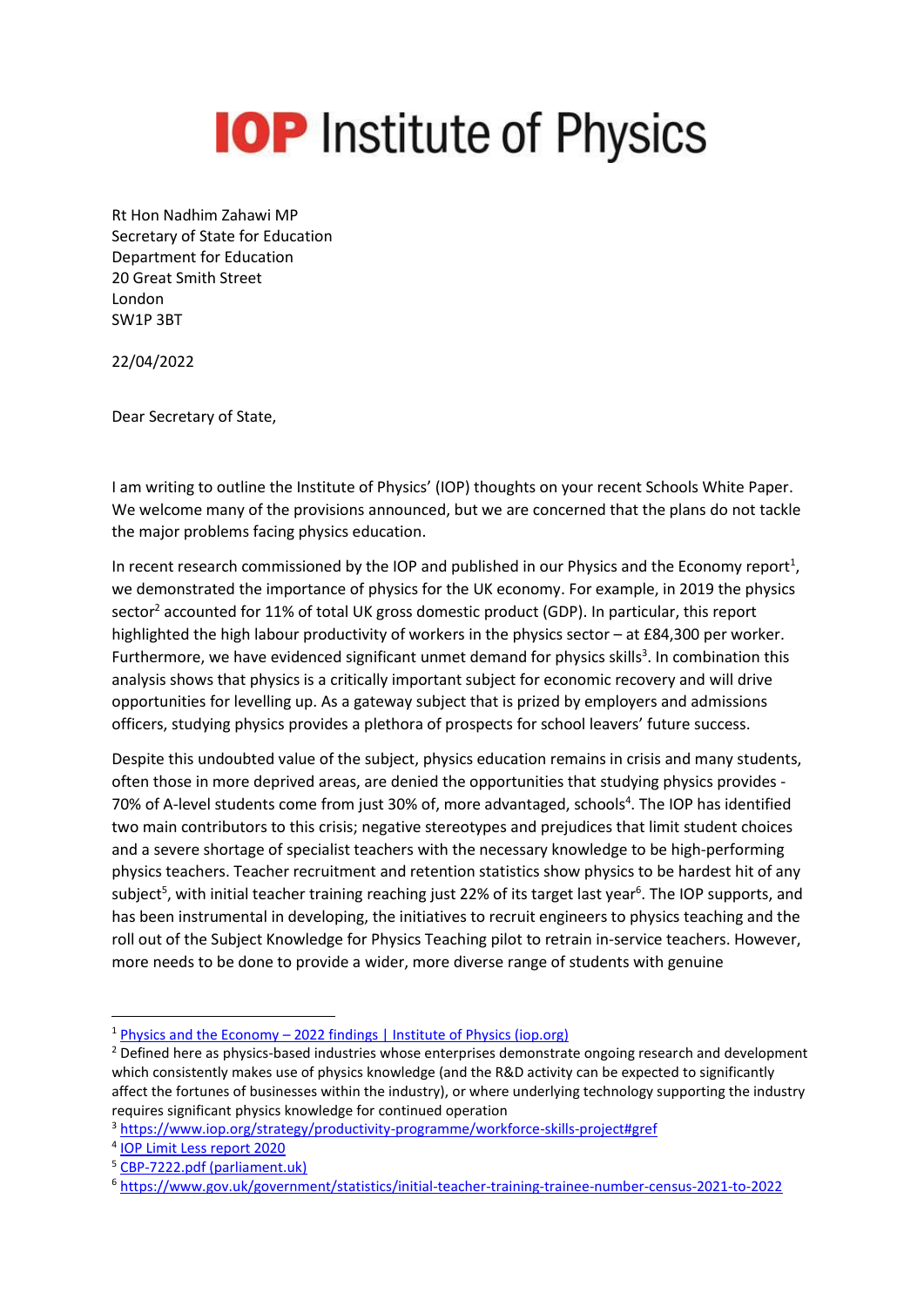opportunities to study physics, taught by high quality in-field teachers. Our recommendations for how to achieve this are outlined as follows:

## **Create fairer and more inclusive classroom cultures by implementing measures to fight negative stereotypes and prejudices that limit student opportunities.**

The white paper has included laudable objectives around levelling up and targeted support for those falling behind. However, it misses an opportunity to amplify impact on improving student outcomes in a cost effective way by creating fairer and more inclusive classroom cultures. In our report, Limit Le[s](#page-0-0)s<sup>4</sup>, the IOP has studied the limiting effect of negative stereotypes and prejudices that face students daily, and is calling for measures to help break down these social barriers to opportunity. We ask the government to mandate that schools develop evidence-based whole school equity action plans (WSEPs), and to require Ofsted to inspect progress against these plans to ensure they really do provide 'opportunity for all'. WSEPs are a useful tool for schools to strategically coordinate their engagement with, and maximise benefit from, a number of the provisions outlined in the white paper - including the additional maths and English support; the strengthened guidance on careers and educational pathways; and the new teacher leadership training opportunities.

## **Implement a systematic approach to subject-specific CPD to ensure that there are enough, wellequipped physics teachers to provide high quality physics education and consequent opportunities for all students.**

The white paper is right to note that the quality of teaching is the "single most important in-school factor in improving outcomes for children". Recent research on timetables and deployment indicate that a shortage of physics teachers forces nearly 50% of schools to deploy out-field teachers to teach physics at GCSE level<sup>7</sup>. This affects students' attainment, their enthusiasm for physics, and the chances of them choosing physics beyond 16. In Subjects Matter<sup>8</sup>, we recommend a systematic approach to subject-specific CPD in all subjects to improve quality, retention and the number of outof-field teachers who are retrained in service.

The Royal Society has noted that subject-specific CPD provision in England compares unfavourably with other high performing countries<sup>9</sup> and there are wide regional variations in its provision and take-up<sup>10</sup>. A fully-funded, systematic approach to developing teachers' subject capabilities encompassing both their content knowledge and their knowledge of how to teach their subject will ensure that all teachers have access to time-appropriate, quality assured professional development and improve student outcomes<sup>11</sup>. It will also improve retention and provide a structure in which to increase the intensity and scope of in-service retraining programmes that develop new, in-service specialist teachers where they are needed.

We recommend that at least 50% of teacher CPD should be focused on (or in the context of) the subject and, based on the Wellcome Trust's recommendations, that every teacher has access to 35 hours of professional learning per year. In light of this, we think that 500,000 events for 460,000 teachers is too modest a target, and it is important that meeting this target doesn't become a tickbox exercise. We further ask that the government build on the experience and evidence of existing and previous CPD providers – including professional bodies – to build the elements of a system that

<sup>&</sup>lt;sup>7</sup> [shift-learning-science-timetable-models-research.pdf \(iop.org\)](https://www.iop.org/sites/default/files/2019-06/shift-learning-science-timetable-models-research.pdf)

<sup>8</sup> https://www.iop.org/about/publications/subjects-matter#gref

<sup>9</sup> <https://royalsociety.org/-/media/policy/Publications/2022/2022-01-31-sci-uplift-DfE.pdf>

<sup>10</sup> <https://tdtrust.org/2018/01/18/post-code-lottery-teachers/>

<sup>11</sup> https://cms.wellcome.org/sites/default/files/2022-02/final-cpd-challenge-evaluation-report.pdf